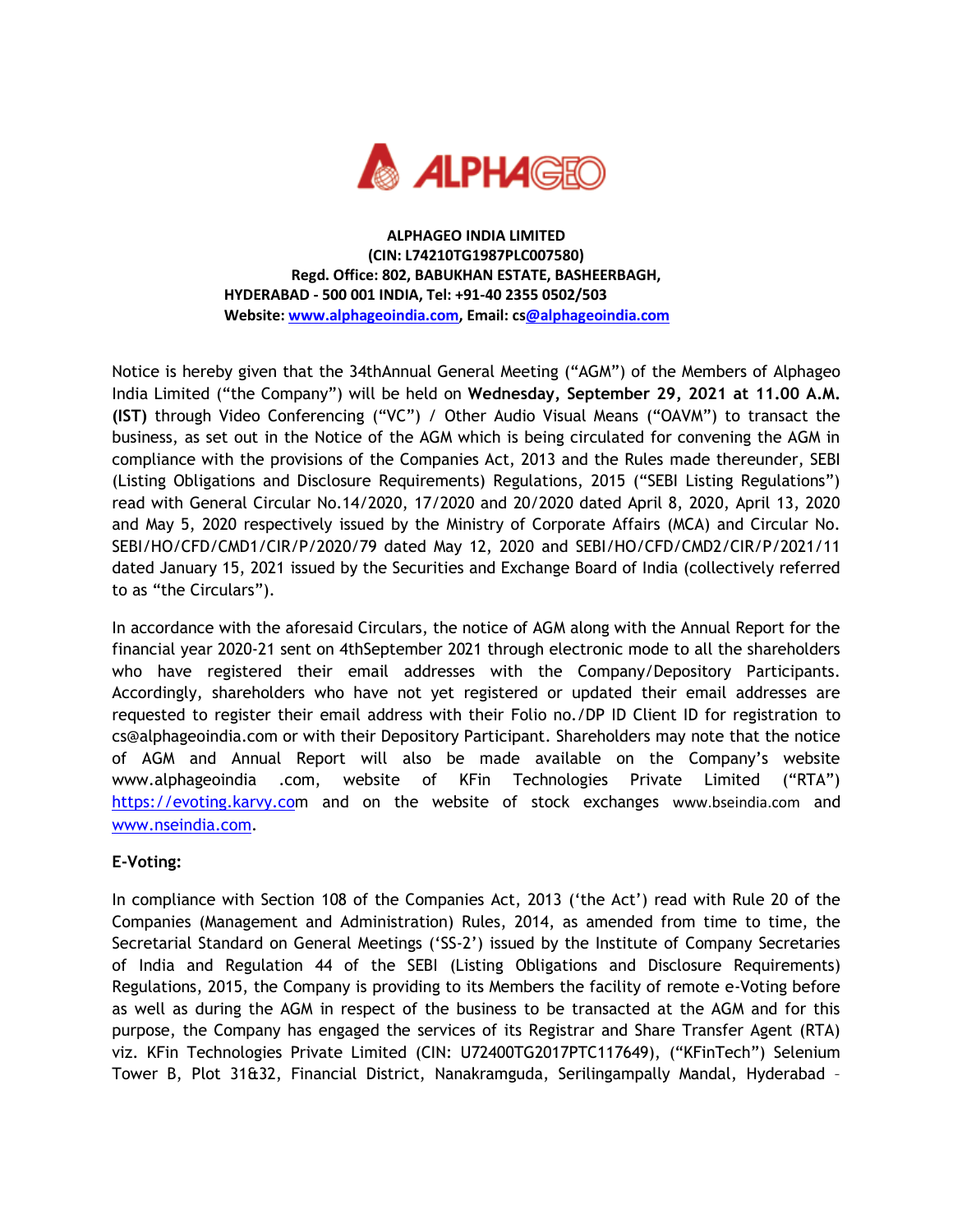500032, Telangana, India (Unit: Alphageo India Limited)for facilitating voting through electronic means.

The detailed instructions for remote e-voting are provided in the Notice of the AGM. Members are requested to note the following:

- a) The remote e-Voting facility shall commence on Saturday, September 25, 2021 from 11.00 a.m. (IST) and ends on Tuesday, September 28, 2021 at 5.00 p.m. (IST).
- b) Those members, who will be present in the AGM through VC/OAVM facility and have not cast their vote on the resolutions through remote e-voting and are otherwise not barred from doing so, shall be eligible to vote through e-voting system during the AGM.
- c) A person whose name is recorded in the Register of Members / Register of Beneficial Owners as on the Cut-Off Date i.e. Wednesday, September 22, 2021 only shall be entitled to avail the facility of remote e-voting/e-voting at the AGM.
- d) The members who have cast their vote(s) by remote e-voting may also attend the AGM but shall not be entitled to cast their vote(s) again in the AGM.
- e) Any person who acquires shares of the Company and becomes a Member of the Company after the dispatch of the Notice and holds shares as on the Cut-Off date, may obtain loginid and password for remote e-voting by sending a request at https://evoting.karvy.com or may contact on toll free number1800 345 4001, as provided by KFinTech. A person who is not a Member as on the Cut-Off Date should treat the Notice of the AGM for information purposes only.

## **Book Closure:**

Notice is also hereby given that pursuant to Section 91 of the Companies Act, 2013 and Rules made thereunder, as amended from time to time and Regulation 42 of the SEBI (Listing Obligations and Disclosure Requirements) Regulations, 2015, the Register of Members and Share Transfer Books of the Company will remain closed from **Thursday, September 23, 2021 to Wednesday, September 29, 2021 (both days inclusive)** for taking record of the shareholders of the Company for the purpose of AGM of the Company and for determining the shareholders who would be entitled for the payment of dividend, if declared at the forthcoming AGM.

## **Dividend:**

The Board of Directors of the Company have recommended a final dividend of Rs. 8/- per equity share of face value of Rs.10/-each for the financial year ended March 31, 2021. The dividend, once approved by the shareholders in the forthcoming AGM will be paid on or before**, October 25, 2021,** to the Members whose names appear on the Company's Register of Members as on the Record Date i.e. **Wednesday, 22nd September 2021** and in respect of the shares held in dematerialized mode, to the Members whose names are furnished by National Securities Depository Limited and Central Depository Services (India) Limited as beneficial owners as on that date. For shareholders who have not updated their bank account details with the Company, dividend warrants/demand drafts will be sent to their registered addresses upon normalization of